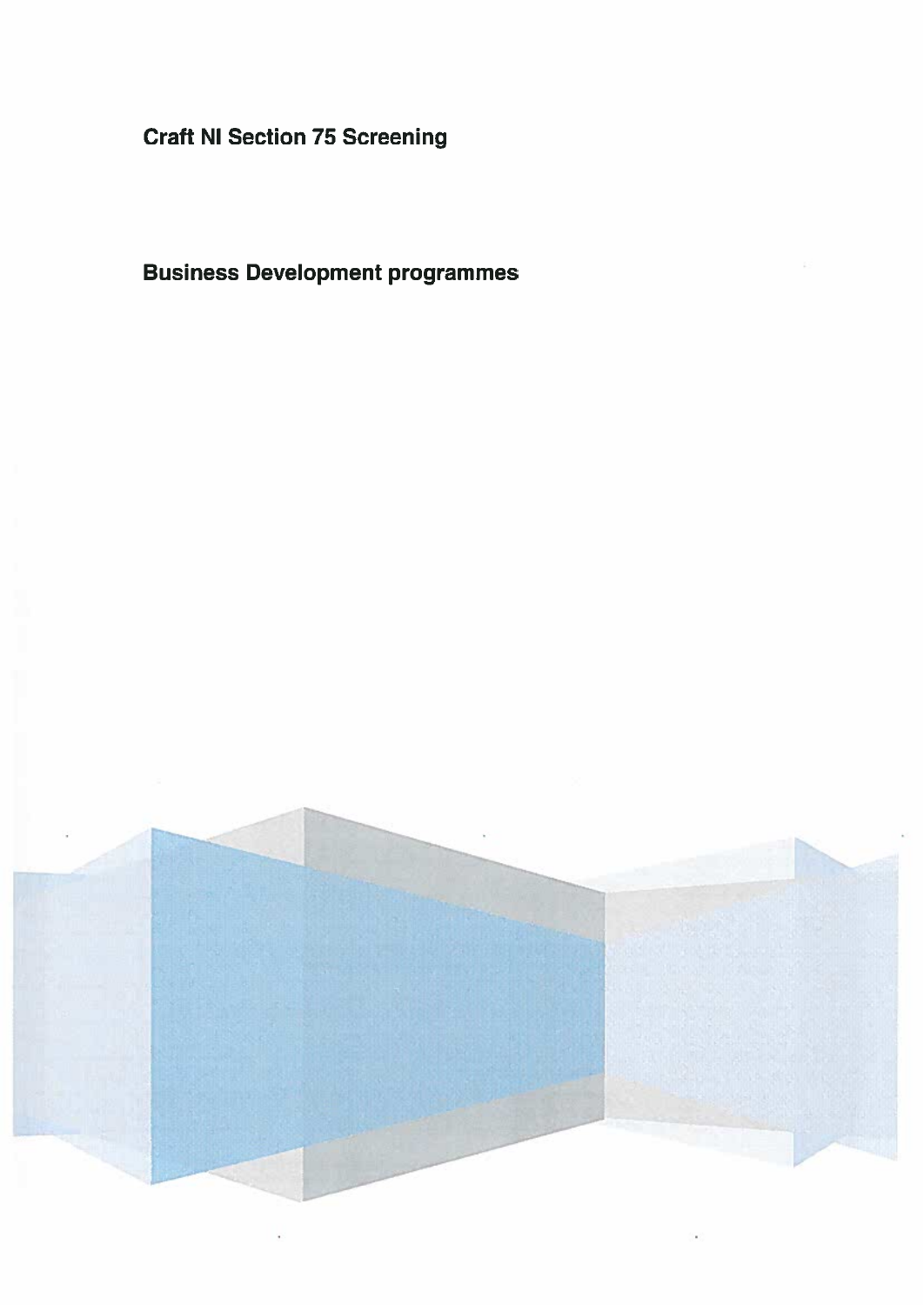# Section 75 Policy Screening Form

### Part 1. Policy scoping

The first stage of the screening process involves scoping the policy under consideration. The purpose of policy scoping is to help prepare the background and context and set out the aims and objectives for the policy, being screened. At this stage, scoping the policy will help identify potential constraints as well as opportunities and will help the policy maker work through the screening process on <sup>a</sup> step by step basis.

Public authorities should remember that the Section 75 statutory duties apply to interna policies (relating to people who work for the authority), as well as external policies (relating to those who are, or could be, served by the authority).

# Information about the policy

Name of the policy

Business Development programme to assist the Craft sector in N

Is this an existing, revised or <sup>a</sup> new policy? Existing and New.

What is it trying to achieve? (intended aims/outcomes) To increase the economic impact from the Craft sector in NI. The programme fall into four areas

Pre Start Scoping of <sup>a</sup> business idea **Training** Capability support.

#### Start up

**Training** Support to develop <sup>a</sup> Business plan Support to develop an Export Develop plan Mentoring suppor<sup>t</sup> Incubation support.

#### Marketing programme

To increase awareness of the craft sector both locally and internationally and encourage an increase in buyer spend/commissions on NI craft.

# Are there any Section 75 categories which might be expected to benefit from the intended policy?

#### If so, explain how.

Under represented group — females.

A statistical analysis of the craft sector A Future in the Making'has evidenced that 68% of the makers/designers in Northern Ireland are female.

A Future in the Making, a socio economic profile of the Northern Ireland Craft Sector. Commissioned and published by CNI in 2006/07. Survey completed by Prof Andrew McAuley & Dr Ian Fillis, Department of Marketing, University of Sterling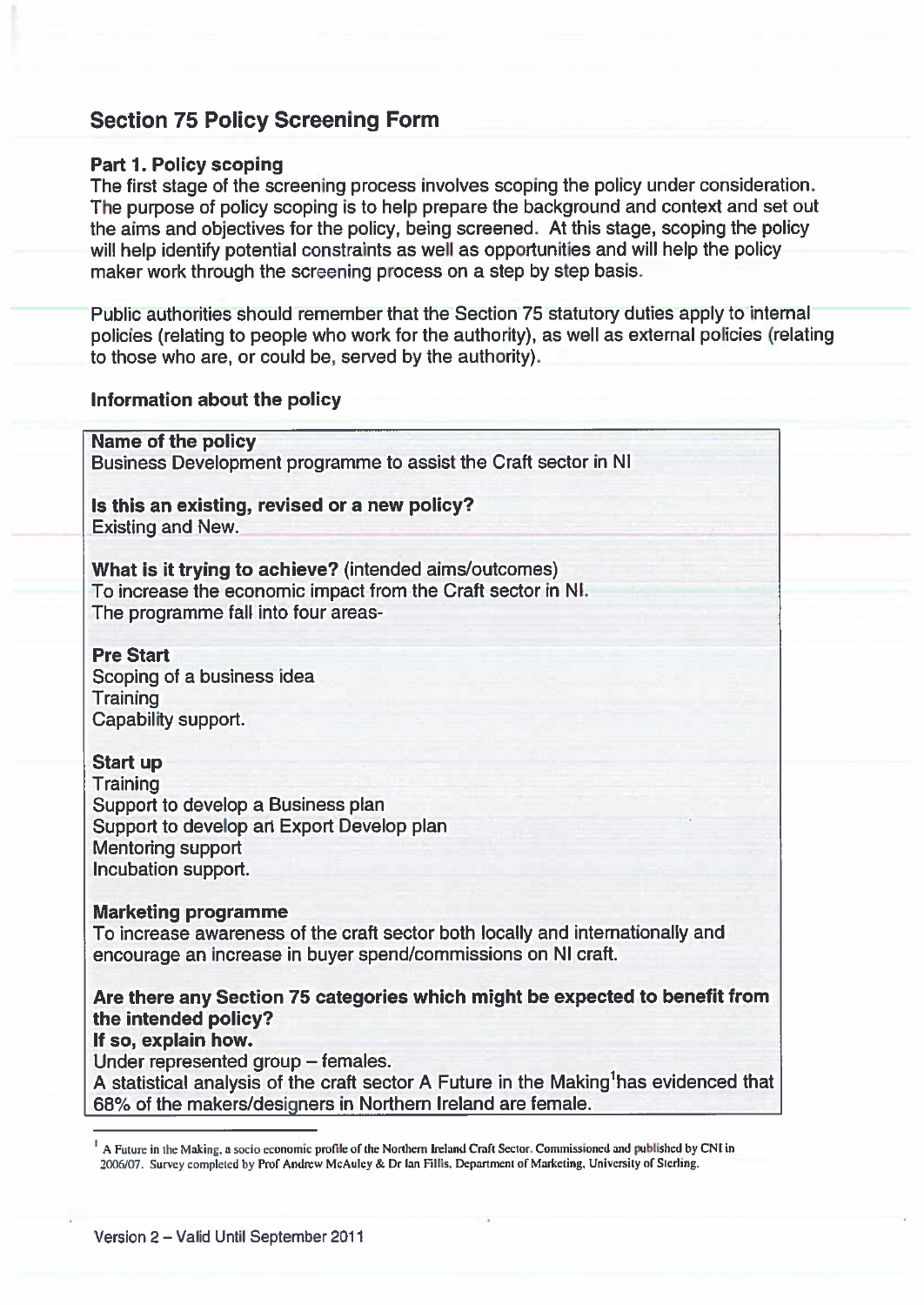Although this initiative will not directly target women, (the programme is open to all craft practitioner in NI-male or female) it is likely, given the make-up of the target audience that this initiatives will predominately suppor<sup>t</sup> entrepreneurship activity amongst women

# Who initiated or wrote the policy?

Craft Northern Ireland (CNI).

CNI were established following <sup>a</sup> recommendation from the intergovernmental strategy, Unlocking creativity<sup>2</sup>.

# Who owns and who implements the policy? CNI.

# Implementation factors

Are there any factors which could contribute to/detract from the intended aim/outcome of the policy/decision?

No

# If yes, are they

legislative

financial



other, please specify

# Main stakeholders affected

Who are the internal and external stakeholders (actual or potential) that the policy will impact upon?

|   | staff                             |
|---|-----------------------------------|
| X | service users                     |
| X | other public sector organisations |
|   | voluntary/community/trade unions  |
|   | other, please specify             |

<sup>2</sup> Intergovernmental 'Unlocking Creativity' Strategy, published in <sup>2004</sup> jointly by DCAL. DETI. DE. DEL and Invest NI.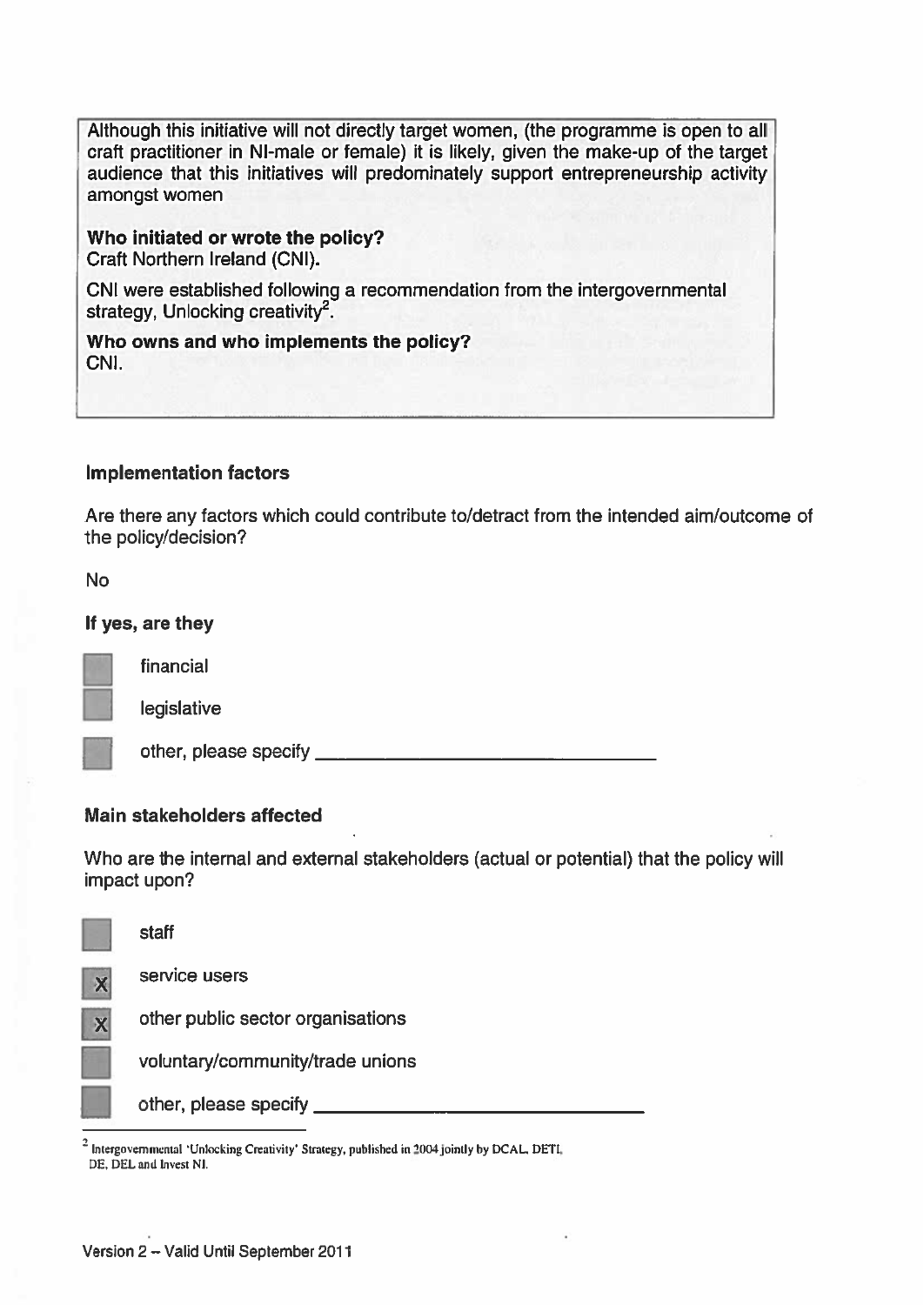### Other policies with <sup>a</sup> bearing on this policy

#### • what are they?

There are <sup>2</sup> key policy areas, within Invest NI, which relate directly to this policy. The drive for entrepreneurship

Promotion of female entrepreneur*j* 

Craft enterprises to be actively encouraged as key contributors to the development of the growth agenda identified in the Programme for Government: developing confidence, networks and capability within both new and established craft businesses, all vital to the promotion of an entrepreneurial culture.

• who owns them? Invest N

#### Available evidence

Evidence to help inform the screening process may take many forms. Public authorities should ensure that their screening decision is informed by relevant data.

What evidence/information (both qualitative and quantitative) have you gathered to inform this policy? Specify details for each of the Section <sup>75</sup> categories.

The range of programmes delivered by CNI requires feedback forms and exit questionnaires to be completed by the programme participants at relevant delivery points in the programme. CNI reviews these and ensures that there have been no adverse impacts. Invest NI carries out spo<sup>t</sup> check on these reviews.

In addition as outlined previously this programme may positively impact on underrepresented groups as outlined in the baseline socio economic make up of the craft sector in NI'

| <b>Section 75</b><br>category | <b>Details of evidence/information</b>                                                                                                                                                                                                                                                 |
|-------------------------------|----------------------------------------------------------------------------------------------------------------------------------------------------------------------------------------------------------------------------------------------------------------------------------------|
| <b>Religious belief</b>       | This policy has been informed by accumulated evidence from the<br>existing customer base, including previous EQIA's on AES, BDS,<br>the Corporate Plan and the draft Communications and Access<br>EQIA.<br>It has also been informed by the A Future in the Making <sup>1</sup> paper. |
| Political opinion             | As above                                                                                                                                                                                                                                                                               |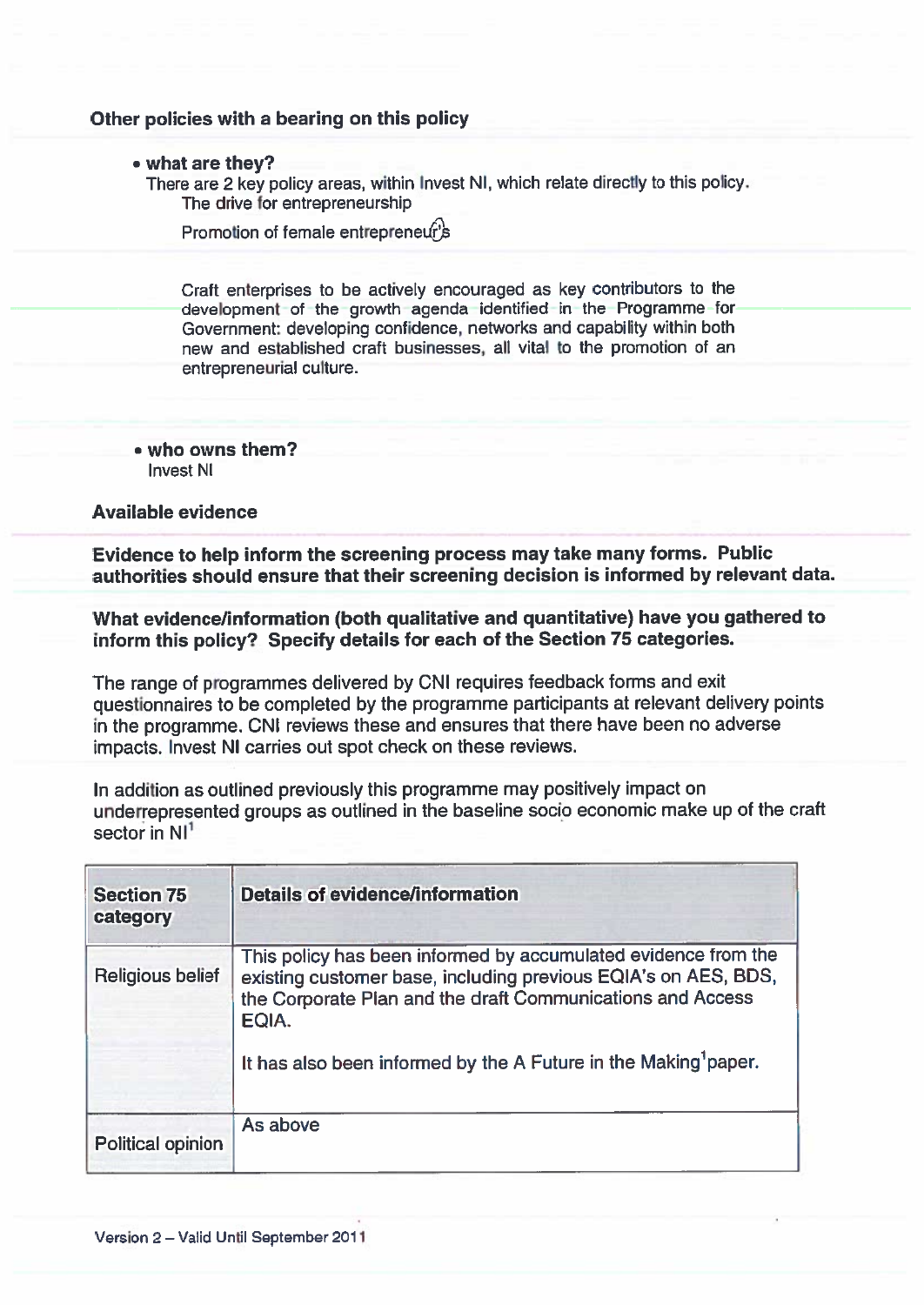| Racial group                  | As above |
|-------------------------------|----------|
| Age                           | As above |
| <b>Marital status</b>         | As above |
| Sexual<br>orientation         | As above |
| Men and<br>women<br>generally | As above |
| <b>Disability</b>             | As above |
| Dependants                    | As above |

# Needs, experiences and priorities

Taking into account the information referred to above, what are the different needs, experiences and priorities of each of the following categories, in relation to the particular policy/decision? Specify details for each of the Section 75 categories

| <b>Section 75</b><br>category | <b>Details of needs/experiences/priorities</b>                                                      |
|-------------------------------|-----------------------------------------------------------------------------------------------------|
| Religious belief              | No specific needs identified. There will be flexibility to<br>accommodate individual circumstances. |
| Political opinion             | No specific needs identified. There will be flexibility to<br>accommodate individual circumstances. |
| Racial group                  | No specific needs identified. There will be flexibility to<br>accommodate individual circumstances. |
| Age                           | There will be flexibility to accommodate individual circumstances.                                  |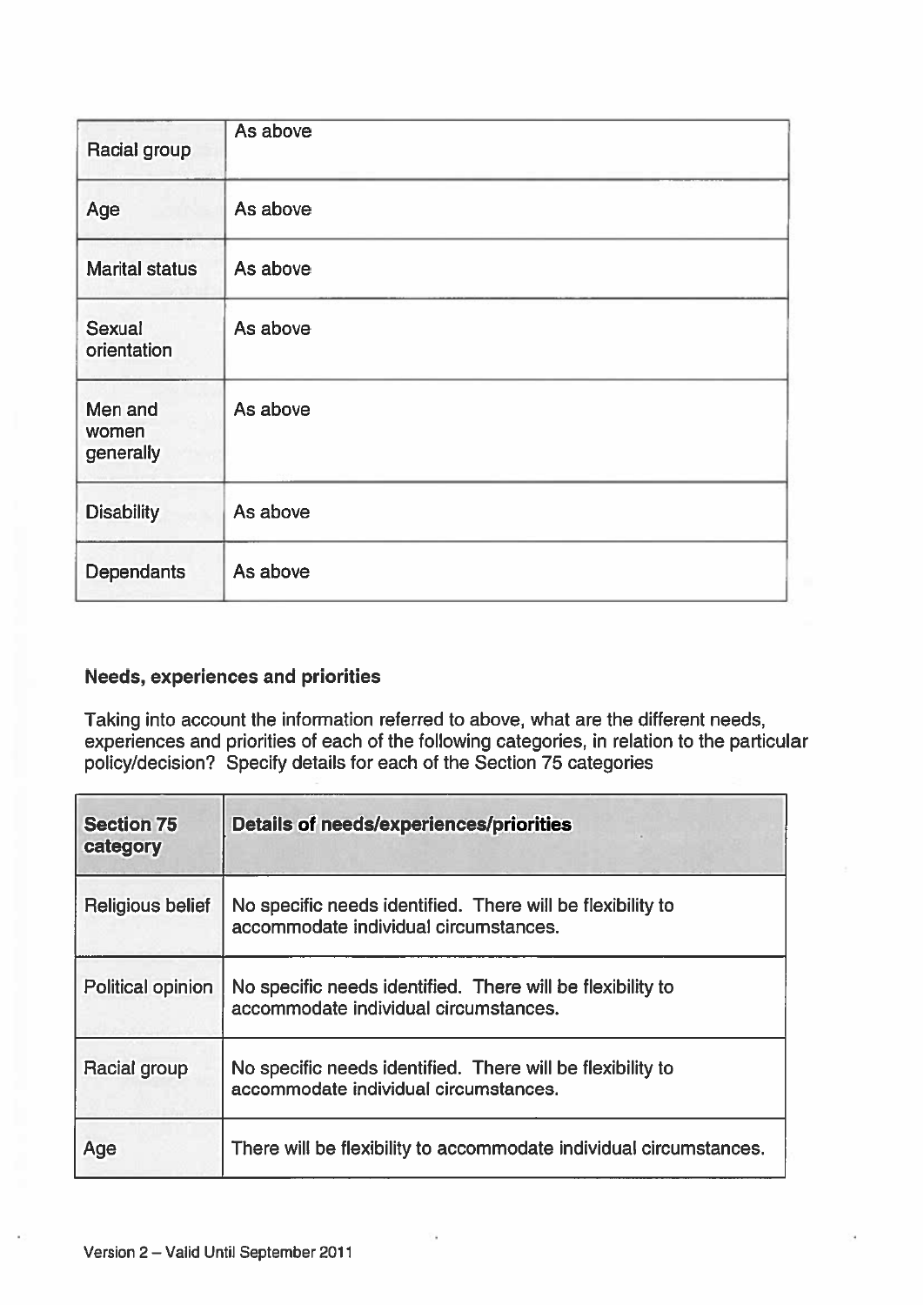| <b>Marital status</b>         | There will be flexibility to accommodate individual circumstances. |  |  |
|-------------------------------|--------------------------------------------------------------------|--|--|
| <b>Sexual</b><br>orientation  | There will be flexibility to accommodate individual circumstances. |  |  |
| Men and<br>women<br>generally | There will be flexibility to accommodate individual circumstances. |  |  |
| <b>Disability</b>             | There will be flexibility to accommodate individual circumstances. |  |  |
| Dependants                    | There will be flexibility to accommodate individual circumstances. |  |  |

All training is carried out at times and venues convenient for all section 75 groups.

# Part 2. Screening questions

### **Introduction**

In making a decision as to whether or not there is a need to carry out an equality impac assessment, the public authority should consider its answers to the questions 1-4 which are given on pages 66-68 of this Guide.

If the public authority's conclusion is **none** in respect of all of the Section 75 equality of opportunity and/or good relations categories, then the public authority may decide to screen the policy out. If <sup>a</sup> policy is 'screened out' as having no relevance to equality of opportunity or good relations, <sup>a</sup> public authority should <sup>g</sup>ive details of the reasons for the decision taken.

If the public authority's conclusion is major in respect of one or more of the Section 7! equality of opportunity and/or good relations categories, then consideration should be given to subjecting the policy to the equality impact assessment procedure.

If the public authority's conclusion is minor in respect of one or more of the Section 75 equality categories and/or good relations categories, then consideration should still be given to proceeding with an equality impact assessment, or to:

- measures to mitigate the adverse impact; or
- •• the introduction of an alternative policy to better promote equality of opportunity and/or good relations.

# In favour of a 'major' impact

a) The policy is significant in terms of its strategic importance;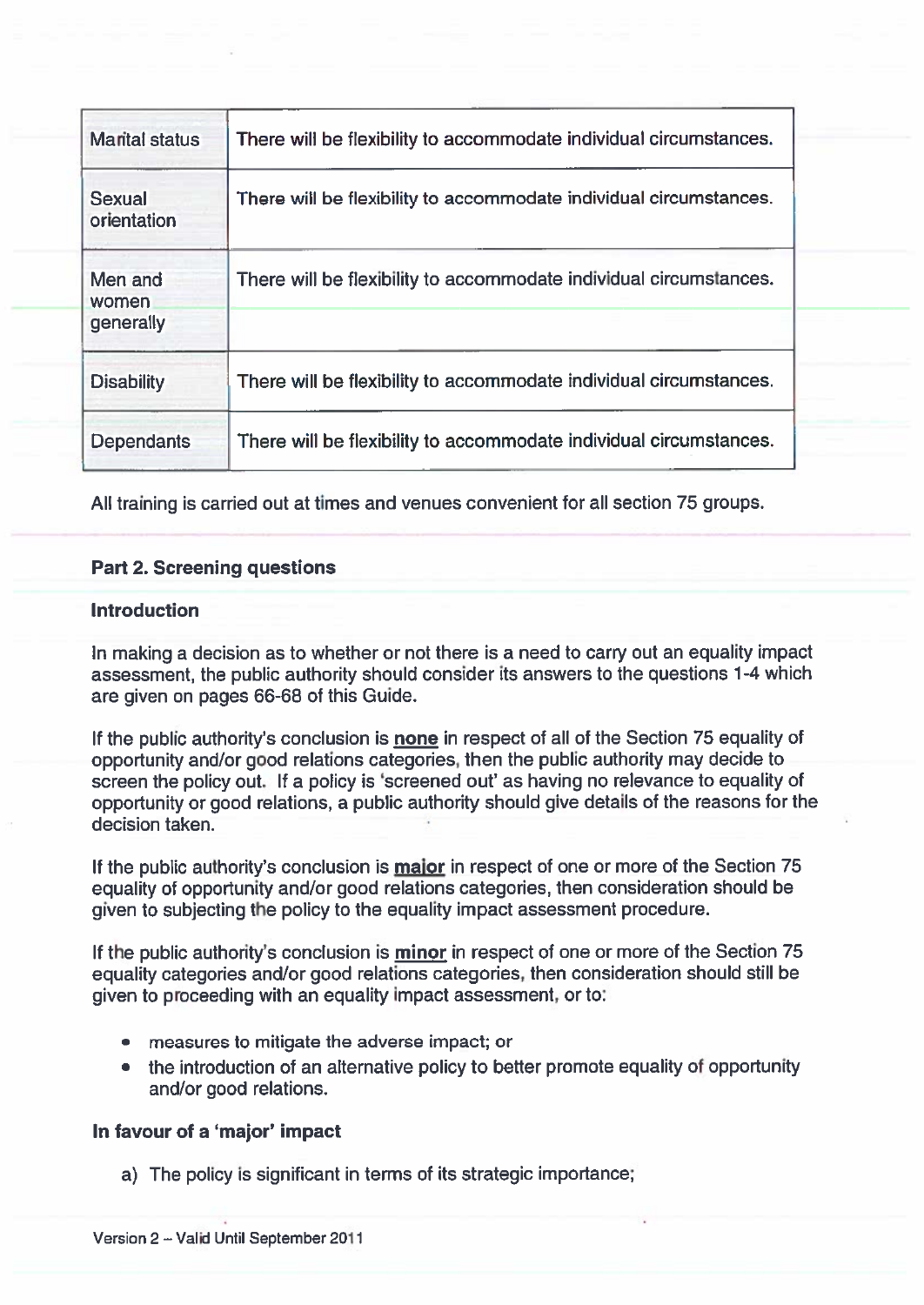- b) Potential equality impacts are unknown, because, for example, there is insufficient data upon which to make an assessment or because they are complex, and it would be appropriate to conduct an equality impact assessment in order to better assess them;
- c) Potential equality and/or good relations impacts are likely to be adverse or are likely to be experienced disproportionately by groups of people including those who are marginalised or disadvantaged;
- d) Further assessment offers <sup>a</sup> valuable way to examine the evidence and develop recommendations in respec<sup>t</sup> of <sup>a</sup> policy about which there are concerns amongs<sup>t</sup> affected individuals and representative groups, for example in respec<sup>t</sup> of multiple identities;
- e) The policy is likely to be challenged by way of judicial review;
- f) The policy is significant in terms of expenditure.

# In favour of 'minor' impact

- a) The policy is not unlawfully discriminatory and any residual potential impacts on people are judged to be negligible;
- b) The policy, or certain proposals within it, are potentially unlawfully discriminatory, but this possibility can readily and easily be eliminated by making appropriate changes to the policy or by adopting appropriate mitigating measures;
- c) Any asymmetrical equality impacts caused by the policy are intentional because they are specifically designed to promote equality of opportunity for particular groups of disadvantaged people;
- d) By amending the policy there are better opportunities to better promote equality of opportunity and/or good relations.

#### In favour of none

- a) The policy has no relevance to equality of opportunity or good relations.
- b) The policy is purely technical in nature and will have no bearing in terms of its likely impact on equality of opportunity or good relations for people within the equality and good relations categories.

Taking into account the evidence presented above, consider and comment on the likely impact on equality of opportunity and good relations for those affected by this policy, in any way, for each of the equality and good relations categories, by applying the screening questions given overleaf and indicate the level of impact on the group i.e. minor, major or none.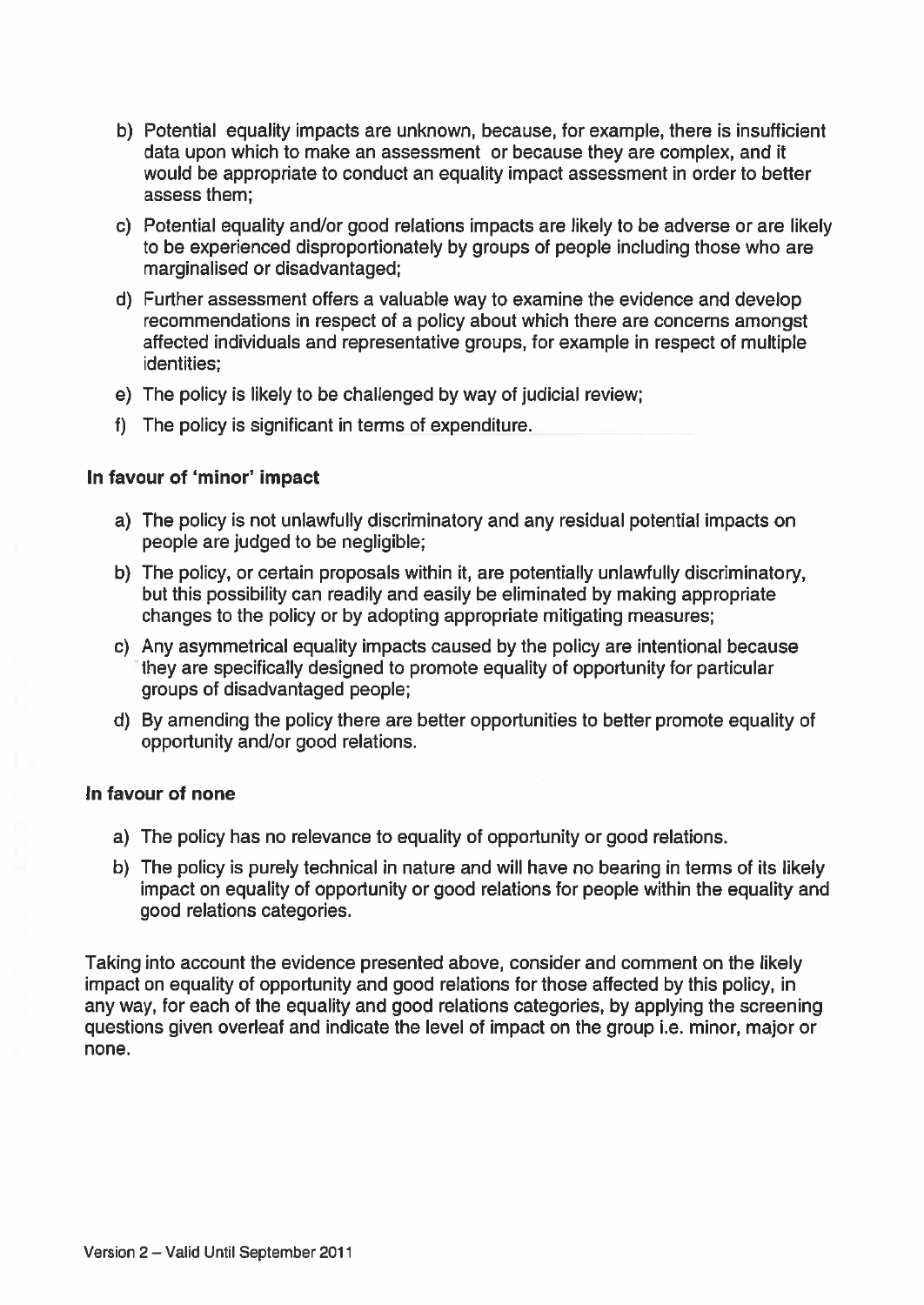# Screening questions

| Section 75<br>category        | Details of policy impact | Level of impact?<br>minor/major/none |
|-------------------------------|--------------------------|--------------------------------------|
| Religious<br><b>belief</b>    | Low                      | <b>None</b>                          |
| <b>Political</b><br>opinion   | Low                      | <b>None</b>                          |
| Racial group                  | Low                      | None                                 |
| Age                           | Low                      | <b>None</b>                          |
| <b>Marital status</b>         | Low                      | <b>None</b>                          |
| <b>Sexual</b><br>orientation  | Low                      | <b>None</b>                          |
| Men and<br>women<br>generally | Impact on males          | Minor                                |
| <b>Disability</b>             | Low                      | <b>None</b>                          |
| <b>Dependants</b>             | Low                      | <b>None</b>                          |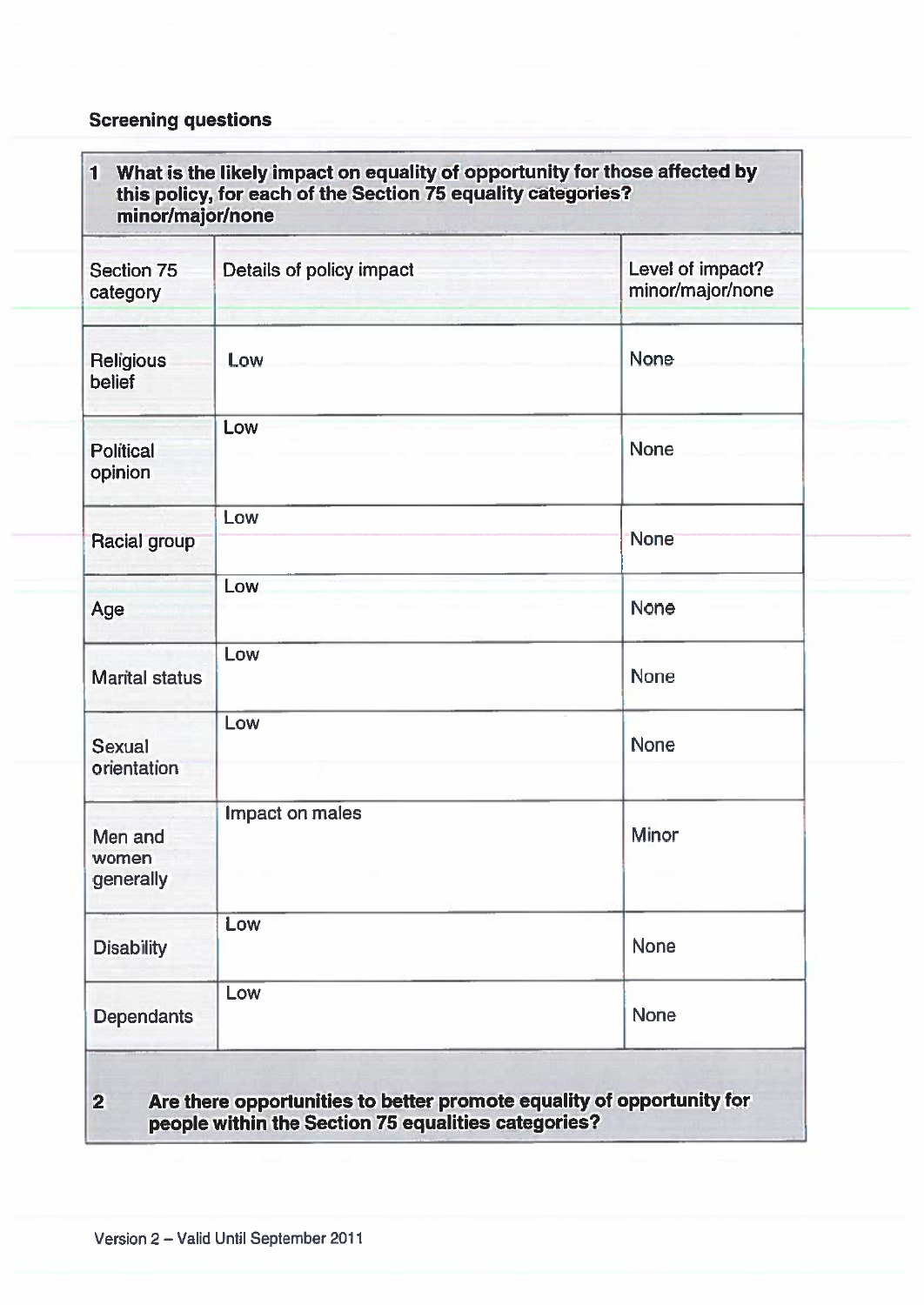| <b>Section 75</b><br>category | If Yes, provide details                                                                                                                                                                                                                           | If No, provide reasons                                                                                                                                     |
|-------------------------------|---------------------------------------------------------------------------------------------------------------------------------------------------------------------------------------------------------------------------------------------------|------------------------------------------------------------------------------------------------------------------------------------------------------------|
| Religious<br>belief           |                                                                                                                                                                                                                                                   | At this stage of implementation there is<br>no indication that this policy will have a<br>negative impact on equality of<br>opportunity or good relations. |
| <b>Political</b><br>opinion   |                                                                                                                                                                                                                                                   | At this stage of implementation there is<br>no indication that this policy will have a<br>negative impact on equality of<br>opportunity or good relations. |
| <b>Racial group</b>           |                                                                                                                                                                                                                                                   | At this stage of implementation there is<br>no indication that this policy will have a<br>negative impact on equality of<br>opportunity or good relations. |
| Age                           |                                                                                                                                                                                                                                                   | At this stage of implementation there is<br>no indication that this policy will have a<br>negative impact on equality of<br>opportunity or good relations. |
| <b>Marital status</b>         |                                                                                                                                                                                                                                                   | At this stage of implementation there is<br>no indication that this policy will have a<br>negative impact on equality of<br>opportunity or good relations. |
| Sexual<br>orientation         |                                                                                                                                                                                                                                                   | At this stage of implementation there is<br>no indication that this policy will have a<br>negative impact on equality of<br>opportunity or good relations. |
| Men and<br>women<br>generally | The equality impacts in<br>terms of gender can be<br>mitigated against, given<br>the nature of the makeup<br>of the sector <sup>1</sup> , as the<br>programme is designed<br>to specifically improve<br>opportunity for female<br>entrepreneur's. | At this stage of implementation there is<br>no indication that this policy will have a<br>negative impact on equality of<br>opportunity or good relations. |
| <b>Disability</b>             |                                                                                                                                                                                                                                                   | At this stage of implementation there is<br>no indication that this policy will have a<br>negative impact on equality of<br>opportunity or good relations. |
| <b>Dependants</b>             |                                                                                                                                                                                                                                                   | At this stage of implementation there is<br>no indication that this policy will have a<br>negative impact on equality of<br>opportunity or good relations. |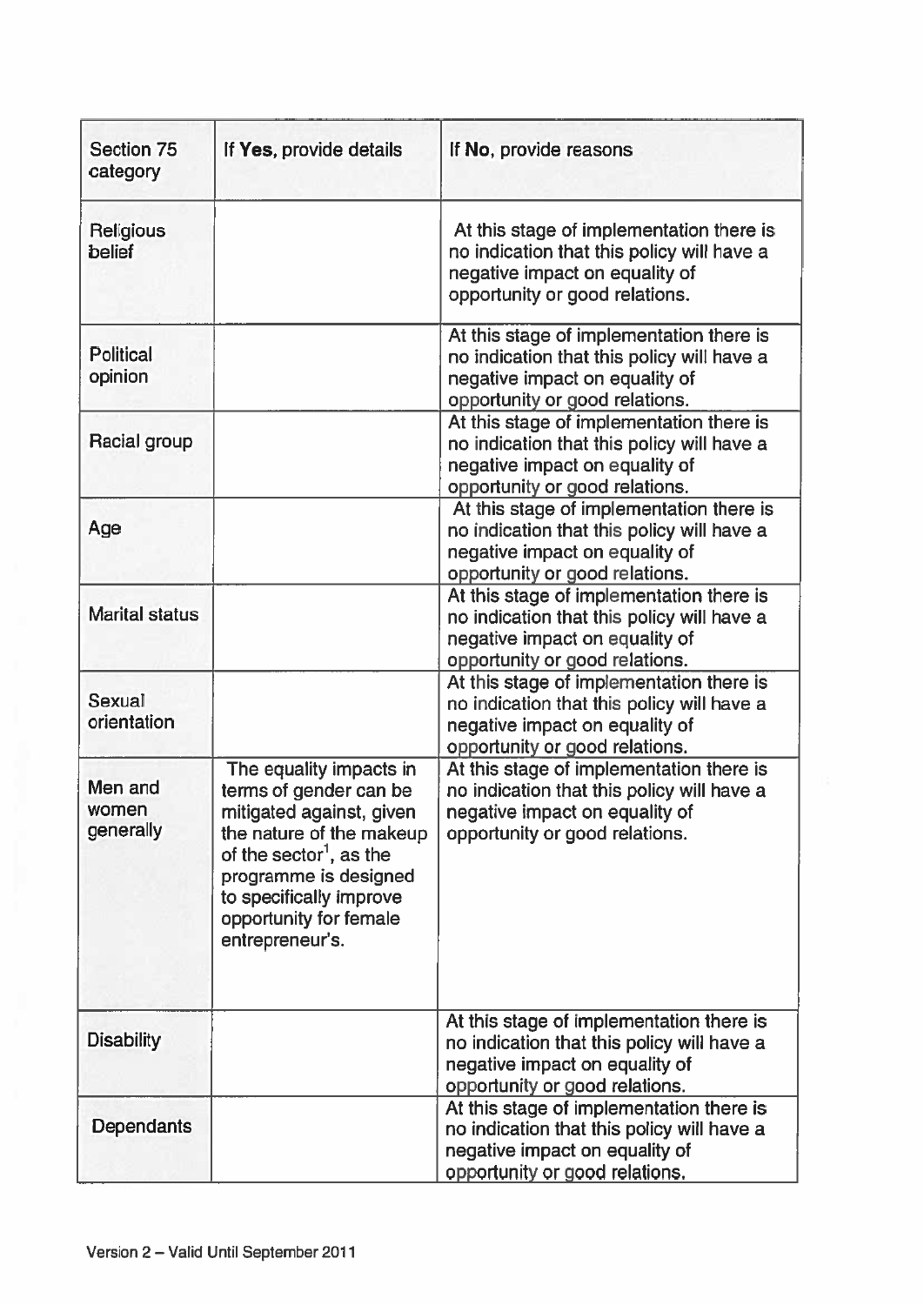|                     | $\sim$ $\sim$                                                                   |                          | $\overline{a}$           |       |  |
|---------------------|---------------------------------------------------------------------------------|--------------------------|--------------------------|-------|--|
|                     |                                                                                 |                          |                          |       |  |
|                     |                                                                                 |                          |                          |       |  |
|                     |                                                                                 |                          |                          |       |  |
|                     |                                                                                 |                          |                          |       |  |
|                     |                                                                                 |                          |                          |       |  |
|                     |                                                                                 |                          |                          |       |  |
|                     |                                                                                 |                          |                          |       |  |
|                     |                                                                                 |                          |                          |       |  |
|                     |                                                                                 |                          |                          |       |  |
| the contract of the | the contract of the contract of the contract of the contract of the contract of |                          |                          |       |  |
|                     |                                                                                 | <b>Contract Contract</b> |                          |       |  |
|                     |                                                                                 |                          |                          |       |  |
|                     |                                                                                 |                          |                          |       |  |
|                     |                                                                                 |                          |                          |       |  |
|                     |                                                                                 |                          |                          |       |  |
| .                   |                                                                                 |                          | <b>Contract Contract</b> | _____ |  |
|                     | .                                                                               |                          |                          |       |  |

Version 2— Valid Until September 2011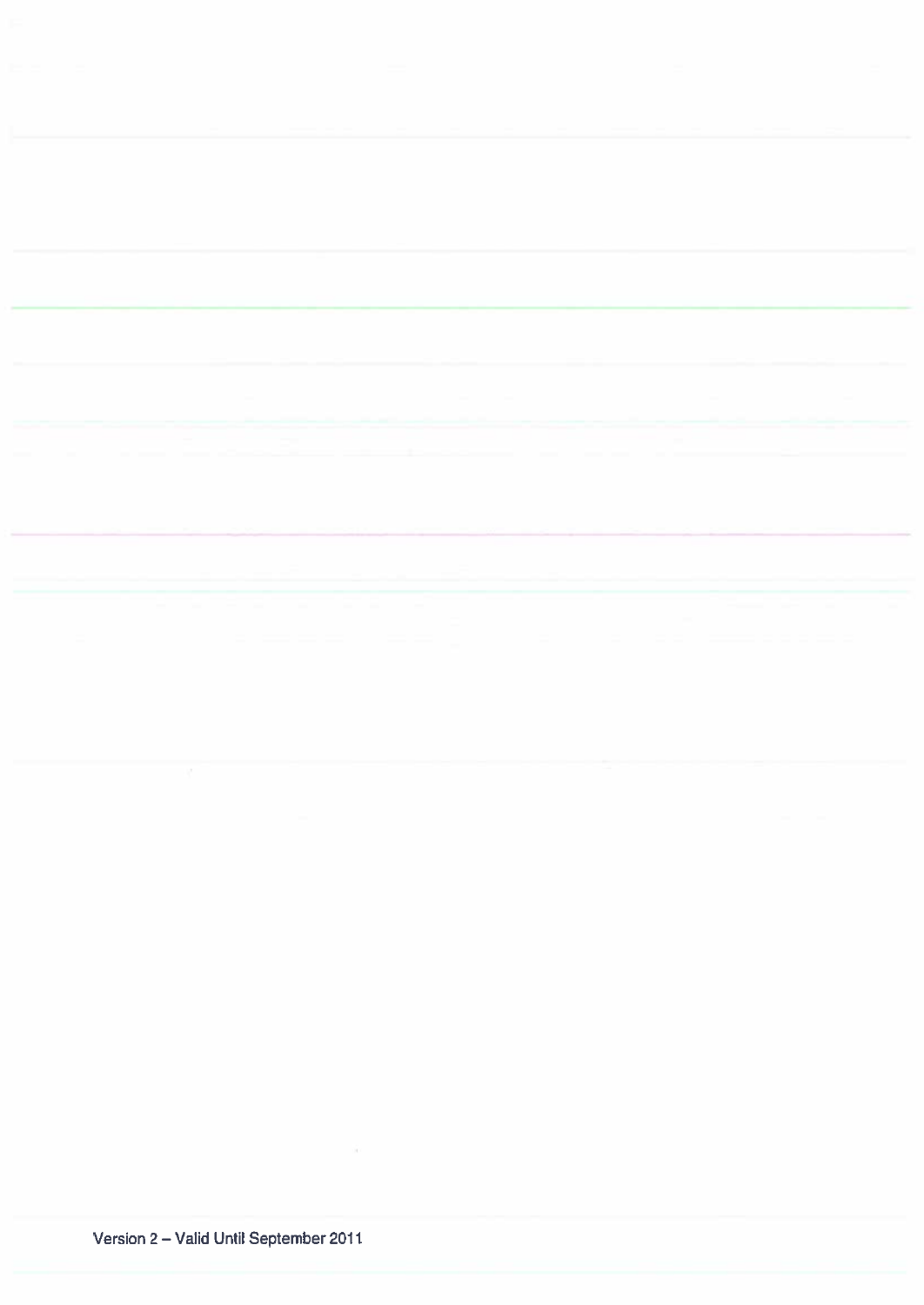# 3 To what extent is the policy likely to impact on good relations between people of different religious belief, political opinion or racial group? minor/major/none

| Good<br>relations<br>category | Details of policy impact | Level of impact<br>minor/major/none |
|-------------------------------|--------------------------|-------------------------------------|
| Religious<br>belief           |                          | <b>None</b>                         |
| <b>Political</b><br>opinion   |                          | None                                |
| Racial group                  |                          | <b>None</b>                         |

| 4 Are there opportunities to better promote good relations between people of<br>different religious belief, political opinion or racial group? |                                                                                                                                                                                                                                                                                                                                                                      |                              |  |  |
|------------------------------------------------------------------------------------------------------------------------------------------------|----------------------------------------------------------------------------------------------------------------------------------------------------------------------------------------------------------------------------------------------------------------------------------------------------------------------------------------------------------------------|------------------------------|--|--|
| Good<br>relations<br>category                                                                                                                  | If Yes, provide details                                                                                                                                                                                                                                                                                                                                              | If No,<br>provide<br>reasons |  |  |
| Religious<br>belief                                                                                                                            | Yes Invest NI will encourage feedback from participants via<br>the appointed delivery agent CNI. The delivery agent which<br>will continue to review any adverse impacts. The<br>Programme will ensure that the promotion of the<br>programmes and the ultimate delivery of events throughout<br>Northern Ireland provides reasonable access for all<br>communities. |                              |  |  |
| <b>Political</b><br>opinion                                                                                                                    | Yes Invest Ni will encourage feedback from participants via<br>the appointed delivery agent CNI. The delivery agent which<br>will continue to review any adverse impacts. The<br>Programme will ensure that the promotion of the<br>programmes and the ultimate delivery of events throughout<br>Northern ireland provides reasonable access for all<br>communities. |                              |  |  |
| Racial group                                                                                                                                   | Yes invest NI will encourage feedback from participants via<br>the appointed delivery agent CNI. The delivery agent which<br>will continue to review any adverse impacts. The<br>Programme will ensure that the promotion of the<br>programmes and the ultimate delivery of events throughout                                                                        |                              |  |  |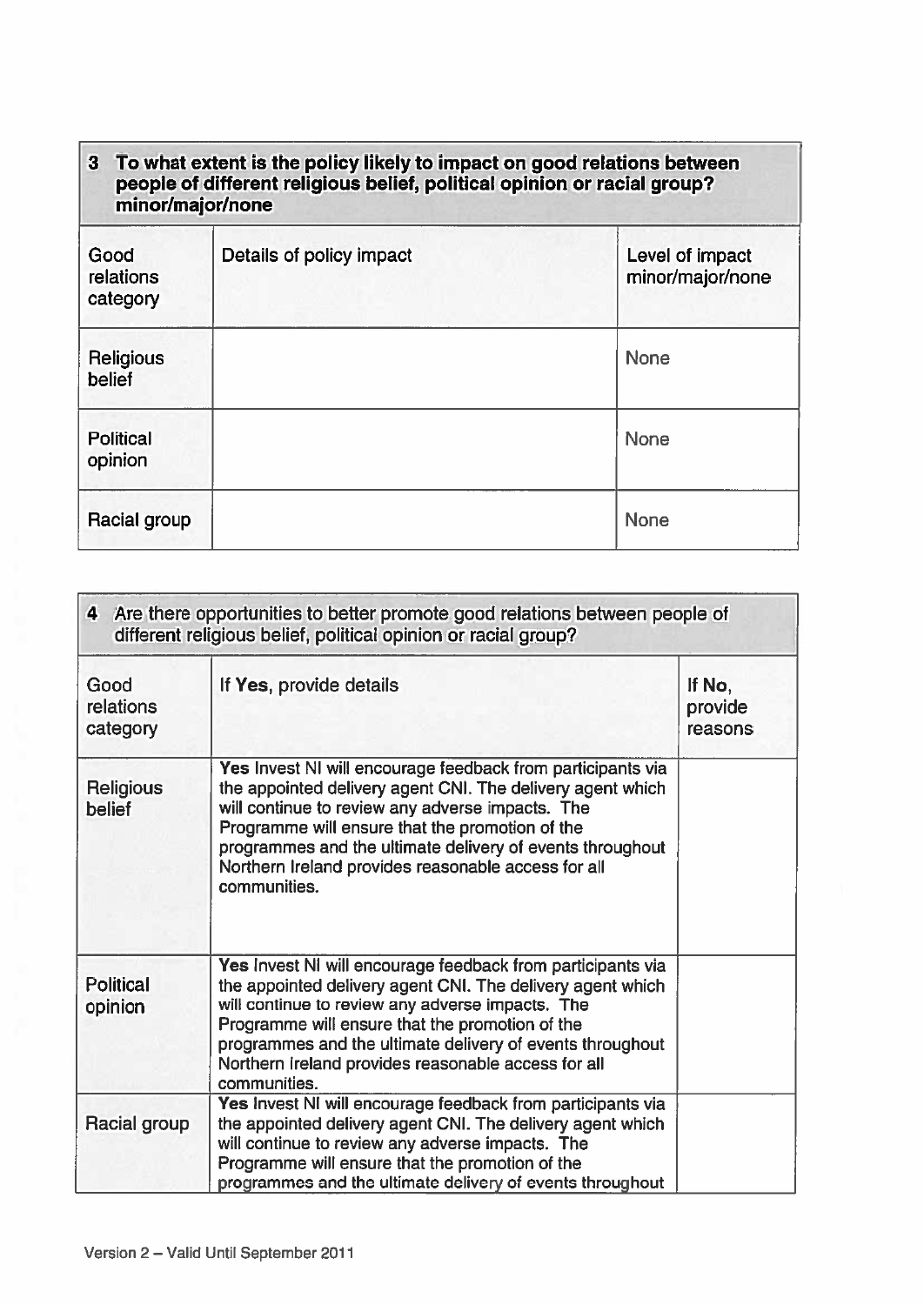| Northern Ireland provides reasonable access for all |  |
|-----------------------------------------------------|--|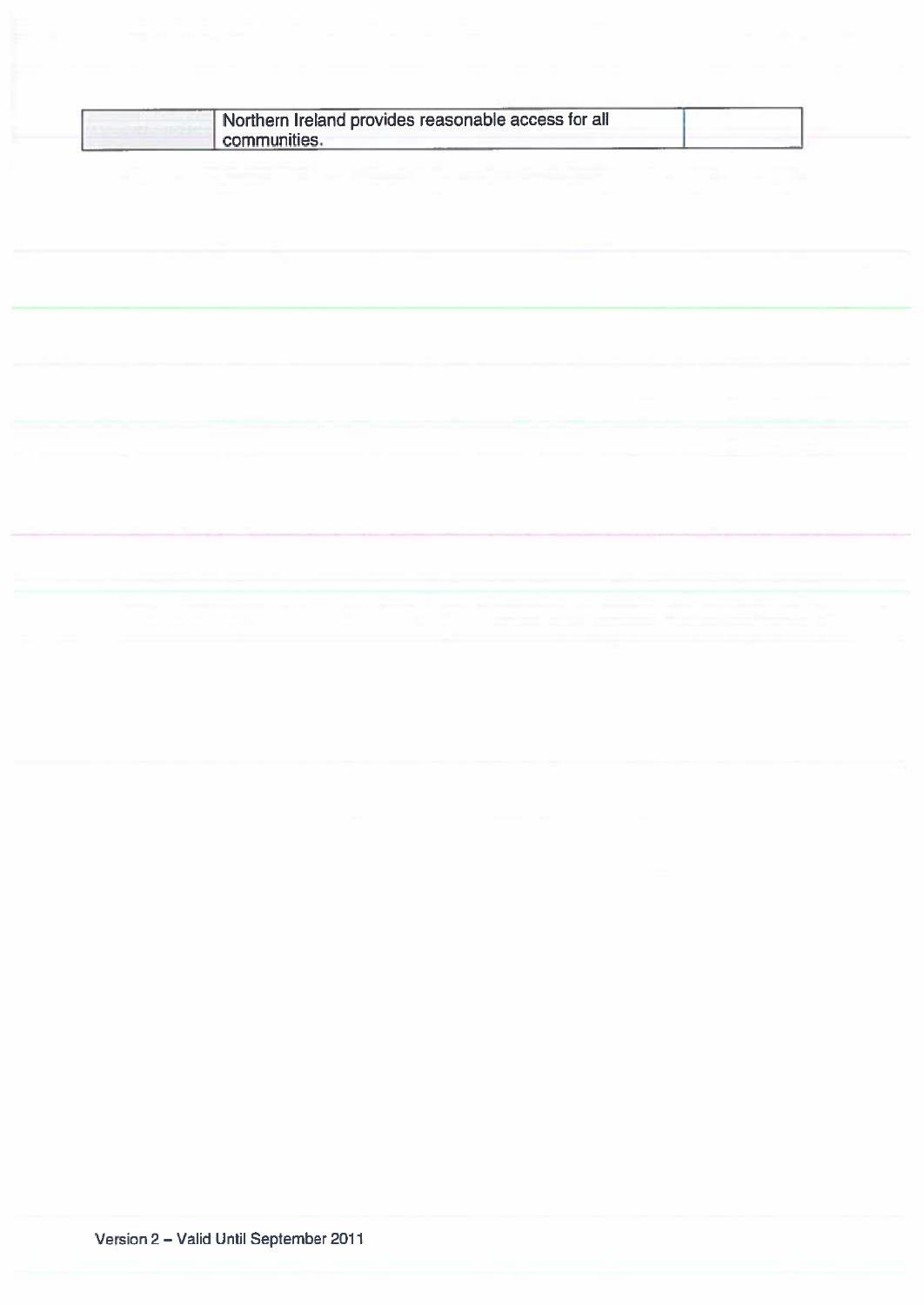# Additional considerations

Multiple identity

Generally speaking, people can fall into more than one Section 75 category. Taking this into consideration, are there any potential impacts of the policy/decision on people with multiple identities?

(For example; disabled minority ethnic people; disabled women; young Protestant men; and young lesbians, gay and bisexual people).

NO

Provide details of data on the impact of the policy on people with multiple identities. Specify relevant Section 75 categories concerned.

N/A

### Part 3. Screening decision

If the decision is not to conduct an equality impact assessment, please provide details of the reasons.

A full Equality Impact Assessment is deemed unnecessary. CNI through their baseline research exercise carried out <sup>a</sup> consultation with the sector and during this process no equality issues were identified. In addition, CNI aims to target disadvantaged groups and areas in line with the Programme for Government initiative on disadvantaged areas.

If the decision is not to conduct an equality impact assessment the public authority should consider if the policy should be mitigated or an alternative policy be introduced.

- CNI in conjunction with Invest NI will monitor and evaluate the programme. Service level agreemen<sup>t</sup> issued to appointed delivery agent- CNI. This agreemen<sup>t</sup> issued by Invest NI requires CNI to complete equality monitoring on all programmes in relation to the Section 75 groups.
- In addition CNI will complete on each programme-Participants feedback forms Exit surveys

If the decision is to subject the policy to an equality impact assessment, please provide details of the reasons.

N/A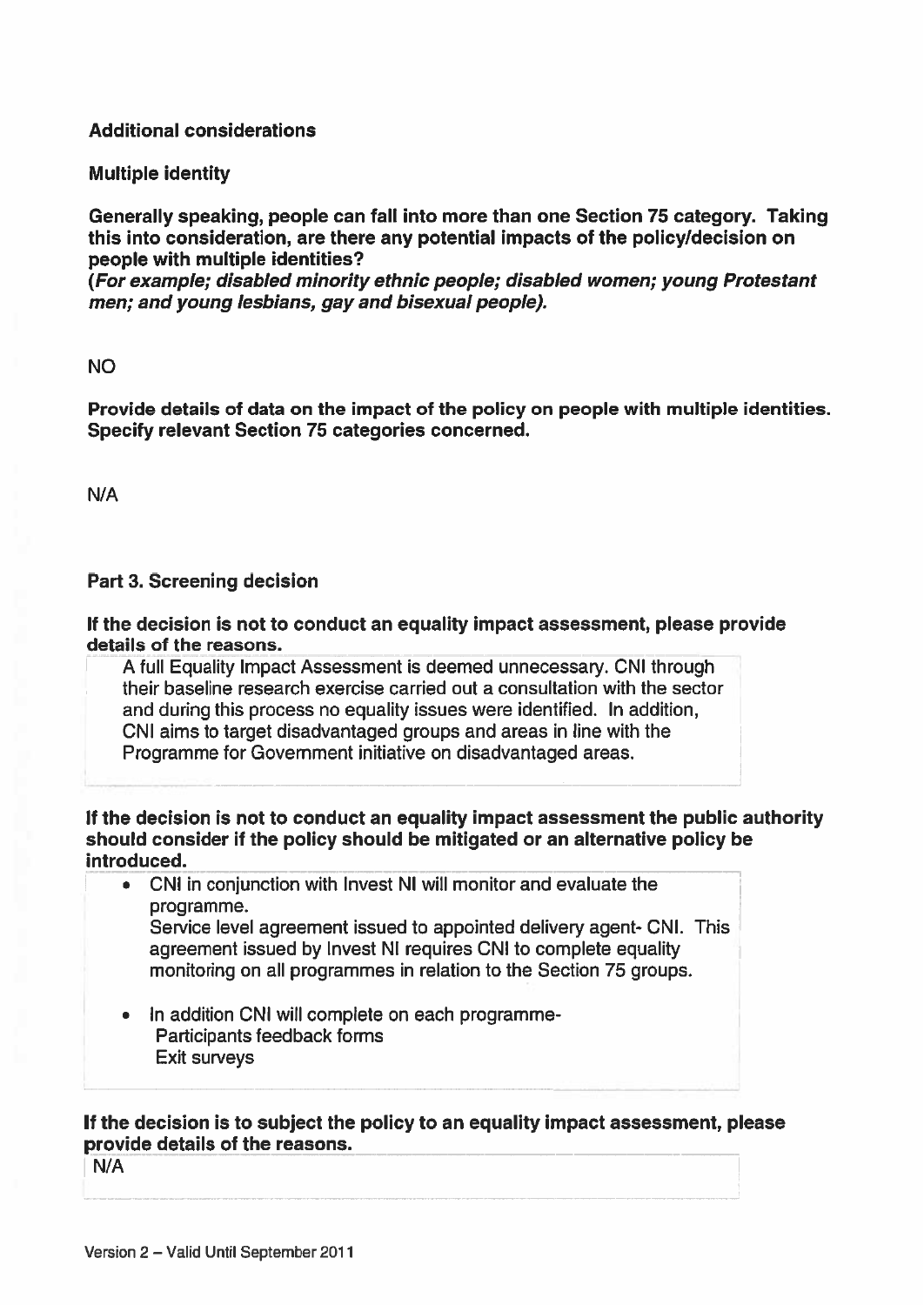All public authorities' equality schemes must state the authority's arrangements for assessing and consulting on the likely impact of policies adopted or propose<sup>d</sup> to be adopted by the authority on the promotion of equality of opportunity. The Commission recommends screening and equality impact assessment as the tools to be utilised for such assessments. Further advice on equality impact assessment may be found in <sup>a</sup> separate Commission publication: Practical Guidance on Equality Impact Assessment.

#### **Mitigation**

When the public authority concludes that the likely impact is 'minor' and an equality impact assessment is not to be conducted, the public authority may consider mitigation to lessen the severity of any equality impact, or the introduction of an alternative policy to better promote equality of opportunity or good relations.

Can the policy/decision be amended or changed or an alternative policy introduced to better promote equality of opportunity and/or good relations?

If so, give the **reasons** to support your decision, together with the proposed changes/amendments or alternative policy.

- All monitoring will be carried out in line with Invest NI's new policies and procedures for third party organisations as detailed in Invest NI's Operating Procedures.
- A rolling evaluation complete by CNI will also be <sup>a</sup> key feature of the Programme, to be independently evaluated by Invest NI's Client Executive.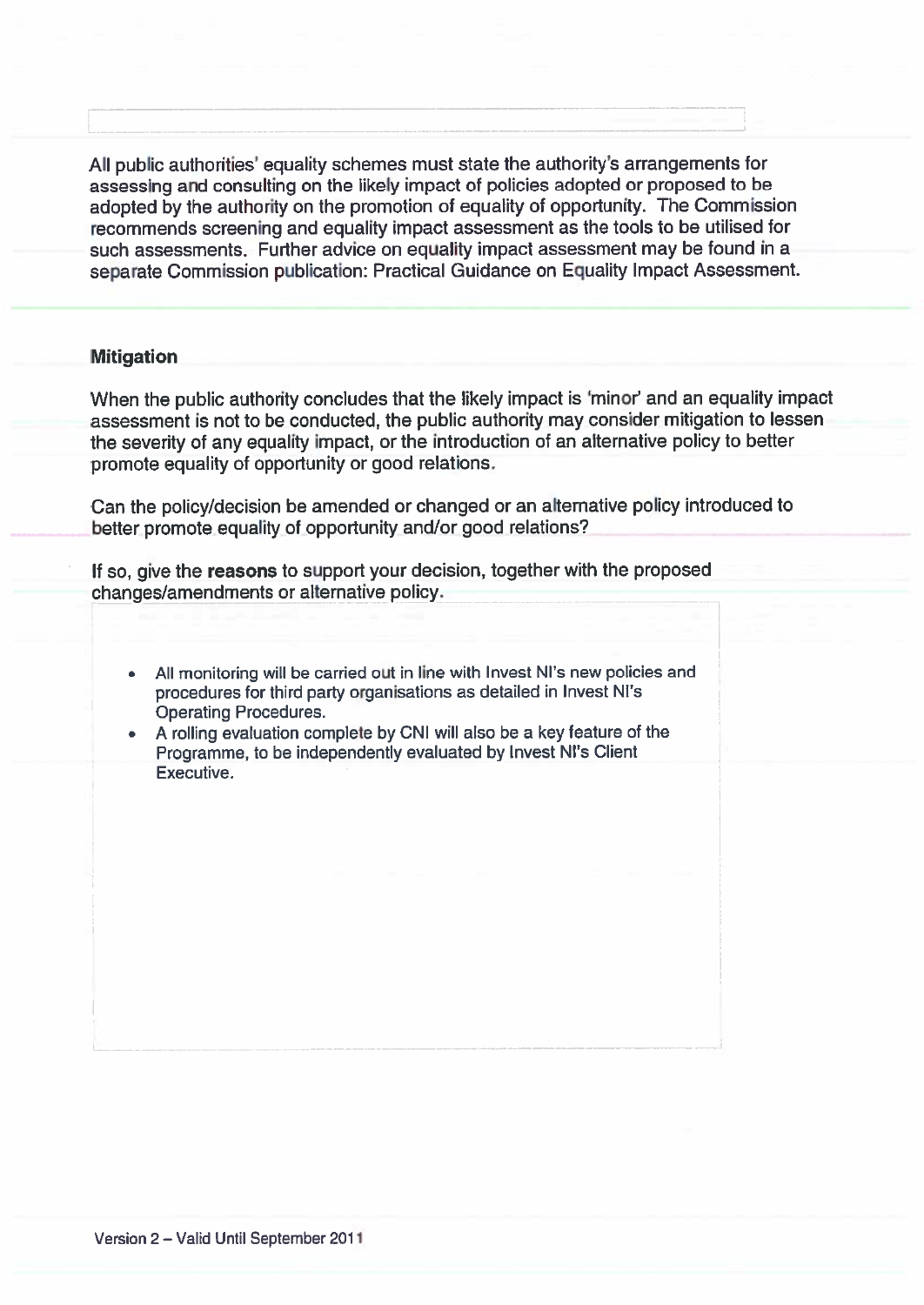# Timetabling and prioritising

Factors to be considered in timetabling and prioritising policies for equality impact assessment.

If the policy has been **'screened in'** for equality impact assessment, then please answer the following questions to determine its priority for timetabling the equality impact assessment.

On <sup>a</sup> scale of 1-3, with 1 being the lowest priority and 3 being the highest, assess the policy in terms of its priority for equality impact assessment.

| <b>Priority criterion</b>                            | <b>Rating</b><br>$(1-3)$ |
|------------------------------------------------------|--------------------------|
| Effect on equality of opportunity and good relations |                          |
| Social need                                          |                          |
| Effect on people's daily lives                       |                          |
| Relevance to a public authority's functions          |                          |

Note: The Total Rating Score should be used to prioritise the policy in rank order with other policies screened in for equality impact assessment. This list of priorities will assist the public authority in timetabling. Details of the Public Authority's Equality Impact Assessment Timetable should be included in the quarterly Screening Report.

Is the policy affected by timetables established by other relevant public authorities?

If yes, please provide details